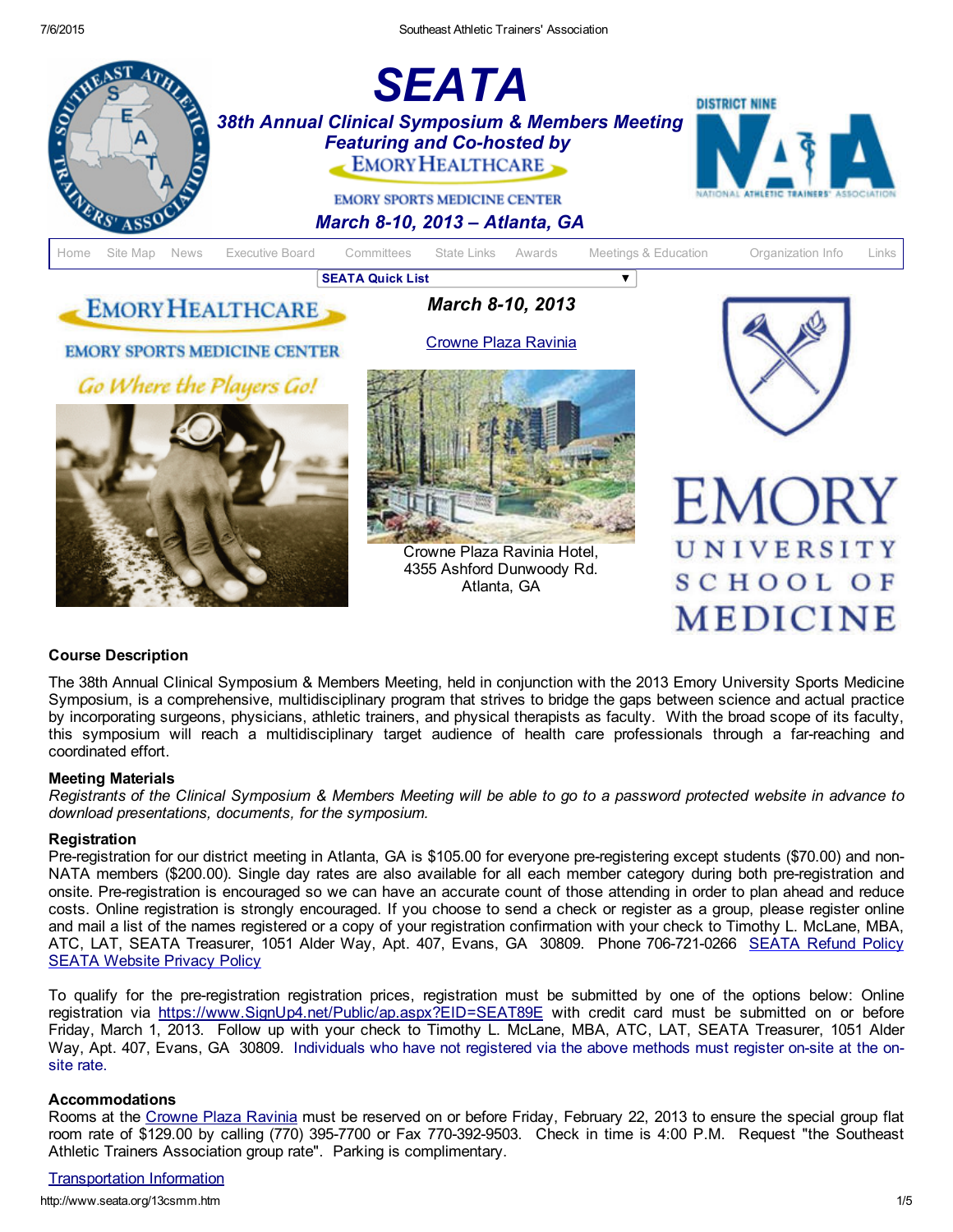- Taking Marta From Airport To Crowne Plaza Ravinia
- MARTA Shuttle
- Hotel Shuttle
- Driving Instructions from Major Arteries

## Exhibitors and Corporate Partners

If you are interested in exhibiting or if you know of an interested exhibitor or would like to refer someone to SEATA for Corporate Partnership, please see our SEATA [Corporate](http://www.seata.org/cpp.htm) Partner Plan.

### Continuing Education

By registering and attending all of the regularly scheduled sessions of the 38th Annual SEATA Clinical Symposium & Members Meeting, registrants may receive approximately 20 CEUs:



The Southeast Athletic Trainers' Association is recognized by the Board of Certification, Inc. to offer continuing education to Certified Athletic Trainers. This program has been approved for a maximum of (#) hours of Category A continuing education. Certified Athletic Trainers are responsible for claiming only those hours actually spent participating in the continuing education activity. BOC approved Provider Number P207.

The Emory University School of Medicine designates this live activity for a maximum of 18.75 AMA PRA Category 1 CreditsTM. Physicians should only claim credit commensurate with the extent of their participation in the activity.

The Emory University School of Medicine is accredited by the Accreditation Council for Continuing Medical Education (ACCME).

Physical Therapists: Application for CEU credit has been filed with the Physical Therapy Association of Georgia. Determination of credit is pending. Please check the link for the Emory Sports Medicine CME at [www.emory.edu/CME](http://www.emory.edu/CME) for final determination.

# *Tentative Agenda*

| Thursday, March 7, 2013                            |                                                                                                                            |                                                                                                                                                   |  |  |
|----------------------------------------------------|----------------------------------------------------------------------------------------------------------------------------|---------------------------------------------------------------------------------------------------------------------------------------------------|--|--|
| <b>Time</b>                                        | Event                                                                                                                      | <b>Presenter</b>                                                                                                                                  |  |  |
| 1:00 P.M. $-6.00$ P.M.<br>$7:00$ P.M. $-9:30$ P.M. | <b>SEATA Executive Board Meeting</b>                                                                                       | MaryBeth Horodyski, EdD, ATC,<br>LAT<br>Jim Mackie, MEd, ATC, LAT<br>David Green, MA, ATC<br>Tom Bair, MEd, ATC, LAT<br>Tim McLane, MBA, ATC, LAT |  |  |
| $1:30 - 5:30$ P.M.                                 | Cathleen Brown Crowell, PhD, ATC<br><b>SEATA Research and Education Committee Meeting</b><br>Brady L. Tripp, PhD, ATC, LAT |                                                                                                                                                   |  |  |
| $5:30 - 9:30$ P.M.                                 | Exhibit Set Up                                                                                                             | Rich Frazee, MS, ATC                                                                                                                              |  |  |
| Friday, March 8, 2013                              |                                                                                                                            |                                                                                                                                                   |  |  |
| <b>Time</b>                                        | <b>Event</b>                                                                                                               | <b>Presenter</b>                                                                                                                                  |  |  |
| $7:00$ A.M. $-12:00$ P.M.                          | Packet Pick-Up and On-Site Registration                                                                                    | Tom Bair, MEd, ATC, LAT<br>Tim McLane, MBA, ATC, LAT<br>Cathy Jackson, CMP                                                                        |  |  |
| $7:00$ A.M. $-5-30$ P.M.                           | Speaker Ready Room                                                                                                         |                                                                                                                                                   |  |  |
| $7:00$ A.M. $-$ 4-00 P.M.                          | <b>Exhibits Open</b><br>Rich Frazee, MS, ATC                                                                               |                                                                                                                                                   |  |  |
| $7:00$ A.M. $-$ 8-00 A.M.                          | Emory Continental Breakfast with Exhibitors                                                                                |                                                                                                                                                   |  |  |
| $7:30 - 7:40$ A.M.                                 | Spero G. Karas, MD<br><b>Welcome/Opening Comments</b><br>MaryBeth Horodyski, EdD, ATC,<br>LAT<br>Jim Mackie, MEd, ATC, LAT |                                                                                                                                                   |  |  |
| 7:40 A.M.                                          | Hydration and Heat Related Illness: Can We Do Better?                                                                      | Rebecca Lopez, PhD, ATC                                                                                                                           |  |  |
| 8:00 A.M.                                          | Stretching: Prevention or Myth<br>Mike Newsome, PT                                                                         |                                                                                                                                                   |  |  |
| 8:25A.M.                                           | Preparticipation Physicals: Asking the Right Questions                                                                     | Amadeus Mason, MD                                                                                                                                 |  |  |
| 8:45 A.M.                                          | Acute Management of In Season Injuries<br>Marty Lauzon, PT, ATC                                                            |                                                                                                                                                   |  |  |
| 9:05A.M.                                           | Nutrition: Is your Diet Helping or Hurting You?<br>Rob Skinner, RD                                                         |                                                                                                                                                   |  |  |
| 9:30 A.M.                                          | <b>Sideline Emergencies</b><br>Jim Ellis, MD                                                                               |                                                                                                                                                   |  |  |
| 9:55A.M.                                           | <b>Break &amp; Exhibit Browsing</b>                                                                                        |                                                                                                                                                   |  |  |
| 10:10 A.M.                                         | Off Season RC Programs: Injury Prevention or Myth?<br>Chip Hewgley, PT                                                     |                                                                                                                                                   |  |  |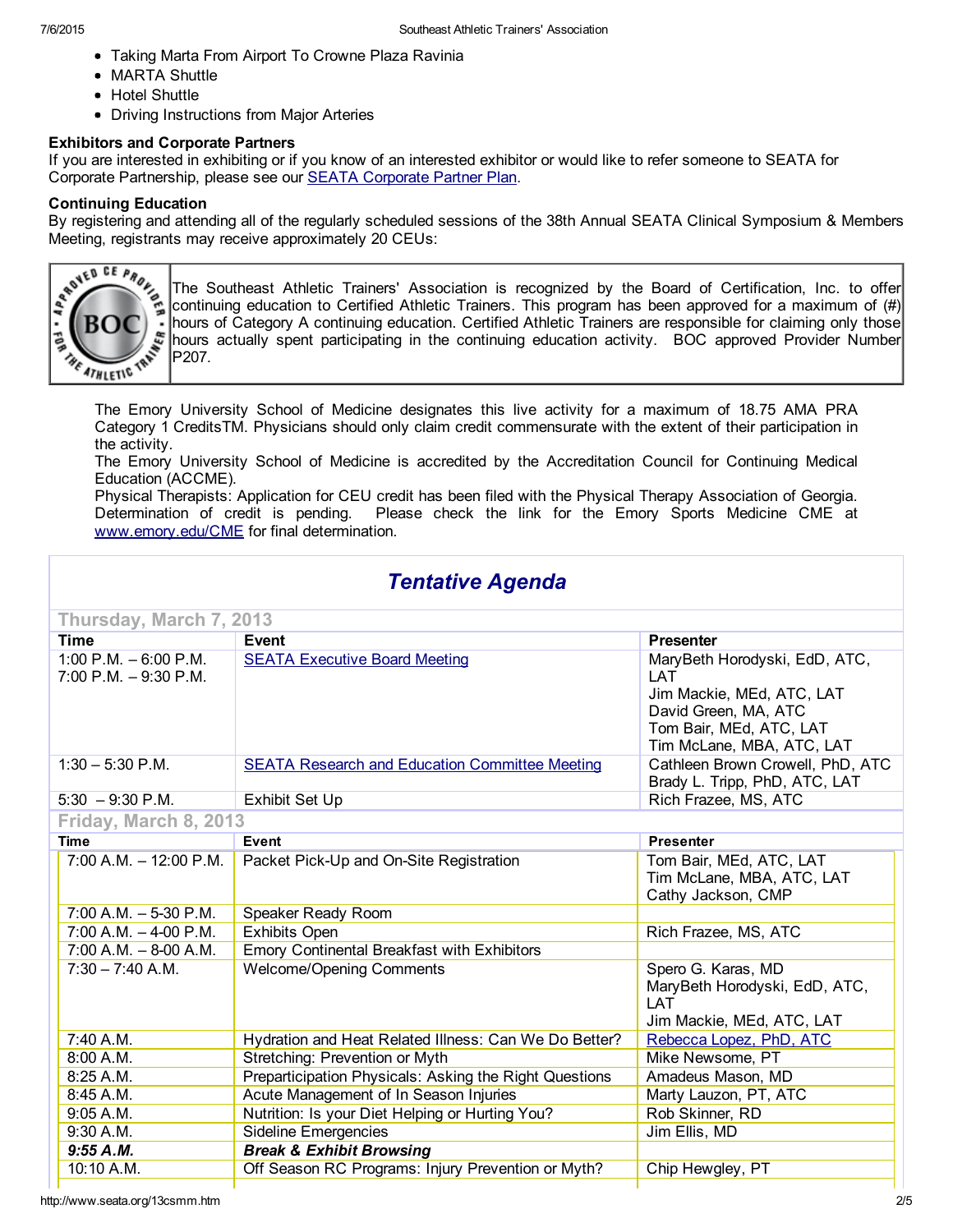7/6/2015 Southeast Athletic Trainers' Association

| 10:30 A.M.              | RTP after Shoulder Surgery: Who Returns and When?                         | Spero Karas, MD                  |  |
|-------------------------|---------------------------------------------------------------------------|----------------------------------|--|
| 10:55 A.M.              | Case Study Presentations (3 at 10 min each) (Ex. RTC,                     |                                  |  |
|                         | Eating Disorder, Research)                                                |                                  |  |
| 11:30 A.M.              | Roundtable Discussion: Do off season programs prevent                     | Chip Hewgley, Mike Newsom,       |  |
|                         | future injuries? When is it safe to return to play?                       | Spero Karas, Rebecca Lopez       |  |
| <b>Noon</b>             | Lunch (on your own) and Exhibit Browsing                                  |                                  |  |
| $1:00 - 3:00$ P.M.      | Packet Pick-Up and On-Site Registration                                   | Tom Bair, MEd, ATC, LAT          |  |
|                         |                                                                           | Tim McLane, MBA, ATC, LAT        |  |
|                         |                                                                           | Cathy Jackson, CMP               |  |
| 1:00 P.M.               | Announcements                                                             | Spero G. Karas, MD               |  |
|                         |                                                                           | Jim Mackie, MEd, ATC, LAT        |  |
| 1:05 P.M.               | Evaluation Using MSK US- Knee/Shoulder/Ankle                              | Brandon Mines, MD                |  |
|                         |                                                                           |                                  |  |
| 1:20 P.M.               | Ultrasound Assistance in Core Stabilization                               | Carl Heldman, PT                 |  |
| 1:40 P.M.               | What is PRP and Why Do We Use It                                          | Jeff Webb, MD                    |  |
| 1:55 P.M.               | Treating the Achilles Tendon and Plantar Fascia with<br><b>PRP</b>        | Amadeus Mason, MD                |  |
| 2:20 P.M.               | PRP vs. Stem Cell Therapy: When are they Indicated?                       | Amadeus Mason. MD                |  |
| 2:40 P.M.               | Case Study Presentations (PRP, Stem Cell) (2 at 7 min                     |                                  |  |
|                         | each)                                                                     |                                  |  |
| 2:55 P.M.               | Roundtable Discussion: MSK US vs. MRI, PRP, RTP                           | Brandon Mines, MD                |  |
|                         | after PRP or Stem Cell Therapy                                            | Carl Heldman, PT                 |  |
|                         |                                                                           | Jeff Webb, MD                    |  |
|                         |                                                                           | Amadeus Mason, MD                |  |
| 3:30 P.M.               | <b>Break &amp; Exhibit Browsing</b>                                       |                                  |  |
| 3:45 P.M.               | Concussion Management and Use of Impact Testing                           | Jeff Webb, MD                    |  |
| 4:00 P.M.               | Concussion Rehabilitation: How Does this Work?                            | Anthony Stringer, PhD            |  |
| 4:25 P.M.               | <b>Concussion Legislation</b>                                             | Drew Ferguson, MEd, ATC          |  |
| 4:45 P.M.               | Roundtable Discussion: Managing concussions                               | Jeff Webb, MD                    |  |
|                         | appropriately                                                             | Anthony Stringer, MD             |  |
|                         |                                                                           | Drew Ferguson, ATC               |  |
| 5:05 P.M.               | Meeting Adjourn                                                           |                                  |  |
| $5:15 - 7:15$ P.M.      | Dinner on your own                                                        |                                  |  |
| 7:30 - 9:30 P.M.        | An Evening at Suwanee West sponsored by MSMOC &                           | Doug May, ATC                    |  |
|                         | <b>NATA Foundation</b>                                                    | History & Archives               |  |
| Saturday, March 9, 2013 |                                                                           |                                  |  |
| <b>Time</b>             | Event                                                                     | <b>Presenter</b>                 |  |
| 7:00 A.M. - 5:30 P.M.   |                                                                           |                                  |  |
|                         | Speaker Ready Room                                                        |                                  |  |
| 7:00 A.M. - 12:00 P.M.  | Registration/Packet Pick-up                                               | Tom Bair, MEd, ATC, LAT          |  |
|                         |                                                                           | Tim McLane, MBA, ATC, LAT        |  |
|                         |                                                                           | Cathy Jackson, CMP               |  |
| 7:00 A.M. - 8-00 A.M.   | Emory/SEATA Continental Breakfast                                         | Rich Frazee, MS, ATC             |  |
| 7:30 A.M. to Noon       | <b>Two Concurrent Sessions of Educational</b>                             |                                  |  |
|                         | Programming                                                               |                                  |  |
| 7:30 A.M.               | Welcome                                                                   | Cathleen Brown Crowell, PhD, ATC |  |
|                         |                                                                           | Brady L. Tripp, PhD, ATC, LAT    |  |
| 7:35 A.M. - 8:15 A.M.   | <b>Sports Nutrition</b>                                                   | Amber Yudell, RD                 |  |
| 8:15 A.M. - 8:55 A.M.   | <b>Heat Illness Legislation in the Southeast</b>                          | Rebecca Lopez, PhD, ATC          |  |
| 8:55 A.M. - 9:35 A.M.   | <b>Ethics</b>                                                             | Jim Berry, EdD, ATC              |  |
| 9:35 A.M. - 9:50 A.M.   | <b>Break</b>                                                              |                                  |  |
| 9:50 A.M. - 11:00 A.M.  | <b>Patient Centered Issues and Roundtable</b>                             | Gary B. Wilkerson, EdD, ATC      |  |
|                         |                                                                           | Marisa Colston, Ed. D., ATC      |  |
|                         |                                                                           | Danielle Mitchell, M.D.          |  |
| 11:00 A.M. - Noon       | <b>Concussion Legislation in AL</b><br>Drew Ferguson, MEd, ATC            |                                  |  |
| 11:00 A.M. - Noon       | Poster Session                                                            | TBA Submissions in January       |  |
| 11:00 A.M. - 11:30 A.M. | <b>CAATE Update (non CEU)</b>                                             | Micki Cuppett, EdD, ATC          |  |
|                         |                                                                           | or CAATE Representative          |  |
|                         |                                                                           |                                  |  |
|                         |                                                                           |                                  |  |
| 7:30 A.M.               | <b>Welcome/Opening Comments</b>                                           | Spero G. Karas, MD               |  |
|                         |                                                                           | MaryBeth Horodyski, EdD, ATC,    |  |
|                         |                                                                           | LAT                              |  |
| 7:35 A.M.               | ACL Injury Prevention Programs: Do They Work and                          | Spero G. Karas, MD               |  |
| 7:55 A.M.               | How to Utilize Them?<br>Late Term ACL Rehabilitation: A Rationale for RTP | Dan Kraushaar, PT                |  |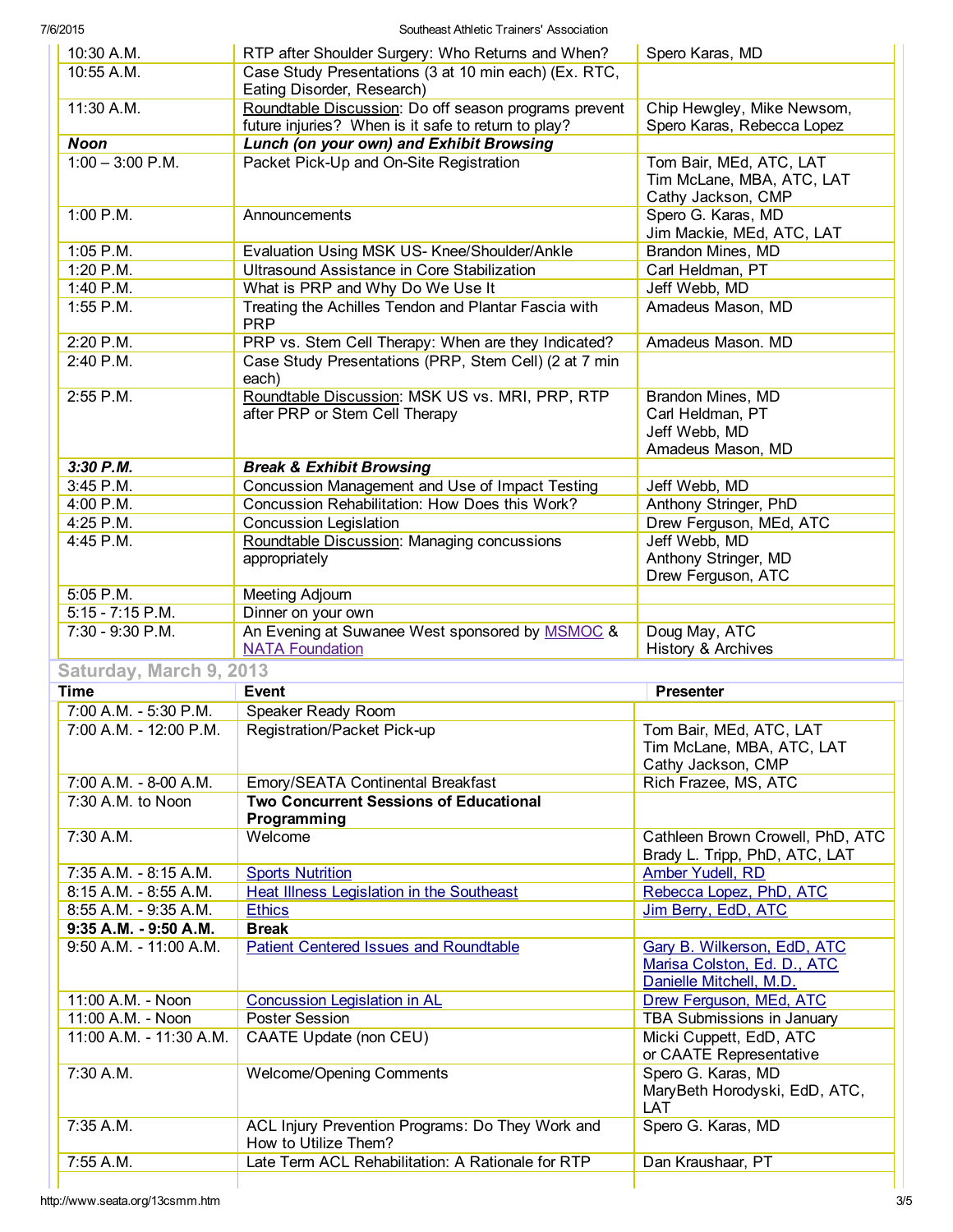7/6/2015 Southeast Athletic Trainers' Association

| <b>Time</b>                   | <b>Event</b>                                                                                             | <b>Presenter</b>                                                              |  |
|-------------------------------|----------------------------------------------------------------------------------------------------------|-------------------------------------------------------------------------------|--|
| <b>Sunday, March 10, 2013</b> |                                                                                                          |                                                                               |  |
| 7:00 P.M.                     | Adjourn                                                                                                  |                                                                               |  |
|                               |                                                                                                          | Tom Bair, MEd, ATC, LAT<br>Tim McLane, MBA, ATC, LAT                          |  |
|                               |                                                                                                          | Jim Mackie, MEd, ATC, LAT<br>David Green, MA, ATC                             |  |
| $6:15 - 7:00$ P.M.            | <b>SEATA Members Meeting</b>                                                                             | MaryBeth Horodyski, EdD, ATC,<br>LAT                                          |  |
|                               | Bob Nevil ATC, PT<br><b>Ceremony</b>                                                                     |                                                                               |  |
| $5:30 - 6:15$ P.M.            | Tim Kerin Memorial Awards & Hall of Fame<br>Crandall Woodson, ATC                                        |                                                                               |  |
| 5:00 - 5:30 P.M.              | Throwing - Upper Extremity<br><b>Tim Kerin Memorial Awards Reception</b>                                 | Amanda Williamson, ATC                                                        |  |
|                               | Learning Lab D3 Plyometric/ Periodization/Interval                                                       | Chip Hewgley, MPT                                                             |  |
|                               | Learning Lab D2 Golf Analysis                                                                            | Kevin Poplawski, PT<br>Molly McNeil, ATC                                      |  |
| 4:00 to 5:00 P.M.             | Learning Lab D1 Evidence Based Wound Care                                                                | Joel Beam, EdD, ATC                                                           |  |
|                               | Learning Lab C3 Lumbar and Core Stabilization                                                            | Carl Heldman, PT<br>Melissa Rosen, ATC                                        |  |
|                               | Learning Lab C2 Spine Evaluation                                                                         | Jose Garcia, MD<br>Rachel Zgrabik, ATC                                        |  |
| 3:00 to 4:00 P.M.             | Learning Lab C1 Acute Care                                                                               | Eric J. Fuchs, DA, ATC, EMT-B                                                 |  |
|                               | <b>Extremity Evaluation</b>                                                                              | Jared Kiernicki, ATC                                                          |  |
|                               | Learning Lab B3 Plyometric /Periodization Lower                                                          | Rachel Burdette, ATC<br>Dan Kraushaar, PT                                     |  |
|                               | Learning Lab B2 Lower Extremity Evaluation                                                               | Megan Colas, PhD, ATC<br>Sam Labib, MD                                        |  |
| 2:00 to 3:00 P.M.             | Learning Lab B1 Assessing Core Function                                                                  | Monique Mokha, PhD, ATC                                                       |  |
| 1:00 to 2:00 P.M.             | Abstracts<br>Spero Karas, MD<br>Learning Lab A1 Upper Extremity Evaluation                               |                                                                               |  |
| 1:00 P.M. - 2:15 P.M.         | Oral Reports: Clinical Case Studies and Research                                                         | Linda Mazzoli, MS, ATC<br>TBA Submission in January                           |  |
| $12:30 - 2:00$ P.M.           | Business of Athletic Training Session 1                                                                  | Lisa Kluchurosky, MEd, ATC<br>Kathy Dieringer, EdD, ATC, LAT                  |  |
|                               |                                                                                                          | Tim McLane, MBA, ATC, LAT<br>Cathy Jackson, CMP                               |  |
| $1:00 - 3:00$ P.M.            | Registration/Packet Pick-up                                                                              | Tom Bair, MEd, ATC, LAT                                                       |  |
| 12:00 P.M.                    | Lunch                                                                                                    | Joan Reed, ATC                                                                |  |
| 11:30 A.M.                    | Roundtable Discussion: Does every athlete who tears<br>his ACL need Surgery? Foot and ankle complexities | John Xerogeanes, MD<br>Sam Labib, MD<br>Spero G. Karas, MD<br>Mike Biller, PT |  |
| 11:00 A.M.                    | <b>Case Study Presentations</b>                                                                          | <b>ATs</b>                                                                    |  |
| 10:40 A.M.                    | Foot and Ankle Sports Injuries- Things You Can't Afford<br>to Miss                                       | Sam Labib, MD                                                                 |  |
| 10:20 A.M.                    | Cartilage Injuries in the Lower Extremity: RTP or Not<br>Sam Labib, MD                                   |                                                                               |  |
| 9:50 A.M.                     | Sport Psychology and the Injured Athlete                                                                 | Tiffany Jones, PhD                                                            |  |
| 9:35 A.M.                     | <b>Break &amp; Exhibit Browsing</b>                                                                      |                                                                               |  |
| 9:15 A.M.                     | Knee Dislocations: Career Ending Injury or RTP                                                           | John Xerogeanes, MD                                                           |  |
| 8:55 A.M.                     | Graft Choices in ACL Reconstruction: What to Consider<br>John Xerogeanes, MD                             |                                                                               |  |
| 8:35 A.M.                     | RTP after ACL Recon: Who Returns and When<br>Joan Reed, ATC                                              |                                                                               |  |
| 8:15 A.M.                     | Non-Operative Treatment of ACL Injuries                                                                  | Mike Biller, PT                                                               |  |

| ∎ıme                | <b>Event</b>                                 | Presenter                     |  |  |
|---------------------|----------------------------------------------|-------------------------------|--|--|
| $7:00 - 10:30$ A.M. | Speaker Ready Room                           |                               |  |  |
| $6:15 - 8:00$ A.M.  | Late Registration/Packet Pick-up             | Tom Bair, MEd, ATC, LAT       |  |  |
|                     |                                              | Tim McLane, MBA, ATC, LAT     |  |  |
|                     |                                              | Cathy Jackson, CMP            |  |  |
| $6:45 - 9:00$ A.M.  | Members Coffee                               | <b>SEATA</b>                  |  |  |
| $7:00 - 8:00$ A.M.  | <b>Roundtable with the District Director</b> | MaryBeth Horodyski, EdD, ATC, |  |  |
|                     |                                              | LAT                           |  |  |
| $8:00 - 8:45$ A.M.  | <b>General Session I</b>                     | Robert Baudier, ATC, OPA      |  |  |
|                     | <b>Interpreting Arthroscopic Images</b>      |                               |  |  |
|                     |                                              |                               |  |  |